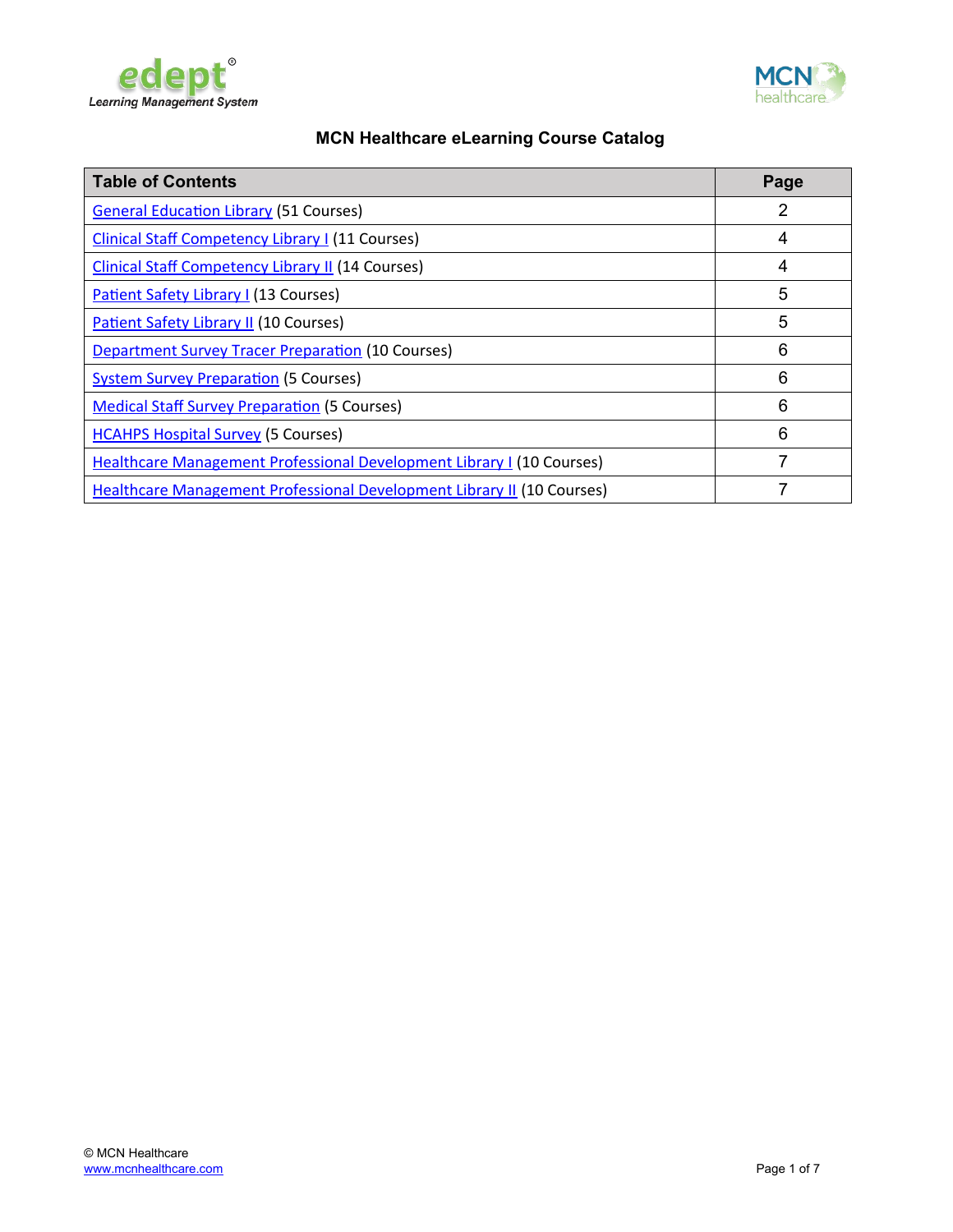



<span id="page-1-0"></span>

| <b>General Education Library (51 Courses)</b>               | <b>Contact Hours</b> |
|-------------------------------------------------------------|----------------------|
| <b>Advance Directives</b>                                   |                      |
| <b>Basic Principles of Infection Control</b>                |                      |
| <b>Basic Principles of Life Safety</b>                      |                      |
| <b>Body Mechanics</b>                                       |                      |
| <b>Bullying in Healthcare</b>                               | 1.00                 |
| <b>Child and Elder Abuse</b>                                |                      |
| <b>Corporate Compliance</b>                                 |                      |
| Domestic Abuse                                              |                      |
| <b>Electrical Safety</b>                                    |                      |
| <b>Emergency Management (DNV)</b>                           |                      |
| <b>Emergency Management - TJC and CMS Review</b>            |                      |
| End of Life Care                                            |                      |
| <b>Ergonomic Safety</b>                                     |                      |
| <b>Fire Safety</b>                                          |                      |
| General Safety and Injury Prevention for Healthcare Workers |                      |
| Hand Hygiene                                                |                      |
| Harassment in the Workplace                                 |                      |
| <b>Hazard Communication</b>                                 |                      |
| Hazard Communication Standard (Part 1 and Part 2)           |                      |
| Hazardous Materials and Waste Management                    |                      |
| <b>HIPAA Basic Principles for Staff</b>                     | 1.00                 |
| <b>Human Trafficking</b>                                    |                      |
| Infection Prevention and Control - Clinical Staff           |                      |
| Infection Prevention and Control - Non-Clinical Staff       |                      |
| <b>Informed Consent</b>                                     |                      |
| Latex Allergy Basics for Staff                              |                      |
| Maintaining Sensitivity and Confidentiality                 |                      |
| Managing a Bioterrorism Event                               |                      |
| <b>Medical Equipment Management</b>                         |                      |
| Overview of Lockout/Tagout                                  |                      |
| Overview of the National Incident Management System         |                      |
| Pain Management                                             | 1.00                 |
| <b>Patient Rights</b>                                       |                      |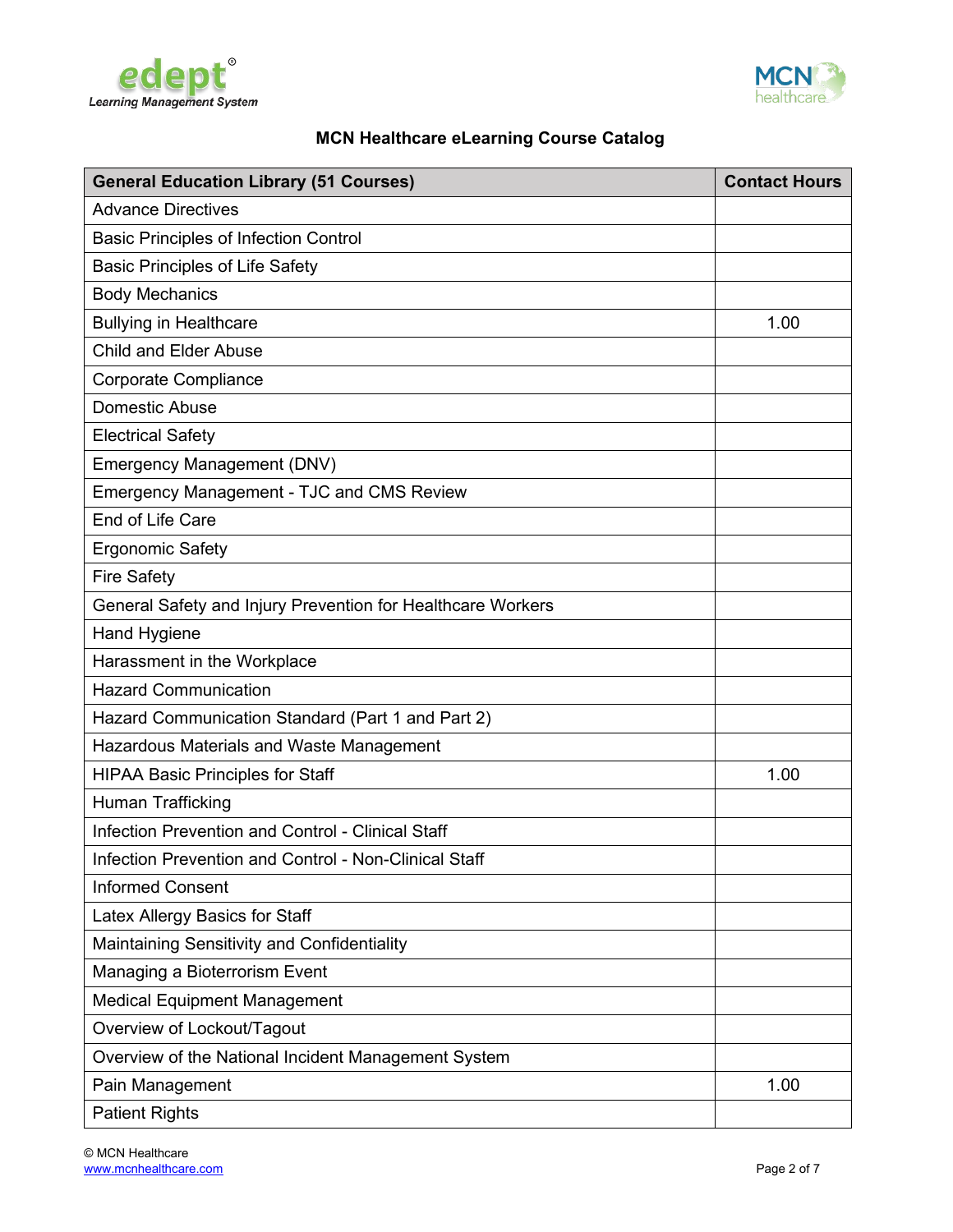



| <b>Patient Safety</b>                                                     |  |
|---------------------------------------------------------------------------|--|
| Performance Improvement Basic Principles                                  |  |
| <b>Personal Protective Equipment</b>                                      |  |
| Preventing Infant or Child Abduction                                      |  |
| <b>Preventing Workplace Violence</b>                                      |  |
| Quick Review of Mandatory Requirements - Clinical Part 1 (TJC Version)    |  |
| Quick Review of Mandatory Requirements - Clinical Part 2 (TJC Version)    |  |
| Quick Review of Mandatory Requirements - Clinical Part 3 (TJC Version)    |  |
| Quick Review of Mandatory Requirements - Nonclinical Part 1 (TJC Version) |  |
| Quick Review of Mandatory Requirements - Nonclinical Part 2 (TJC Version) |  |
| Quick Review of Mandatory Requirements - Nonclinical Part 3 (TJC Version) |  |
| <b>Radiation Safety</b>                                                   |  |
| <b>Red Flags Rules</b>                                                    |  |
| <b>Security Management</b>                                                |  |
| Sexual Harassment in the Healthcare Environment                           |  |
| <b>Team Training Principles</b>                                           |  |
| <b>Understanding EMTALA</b>                                               |  |
| Utility Systems and Medical Gas Management                                |  |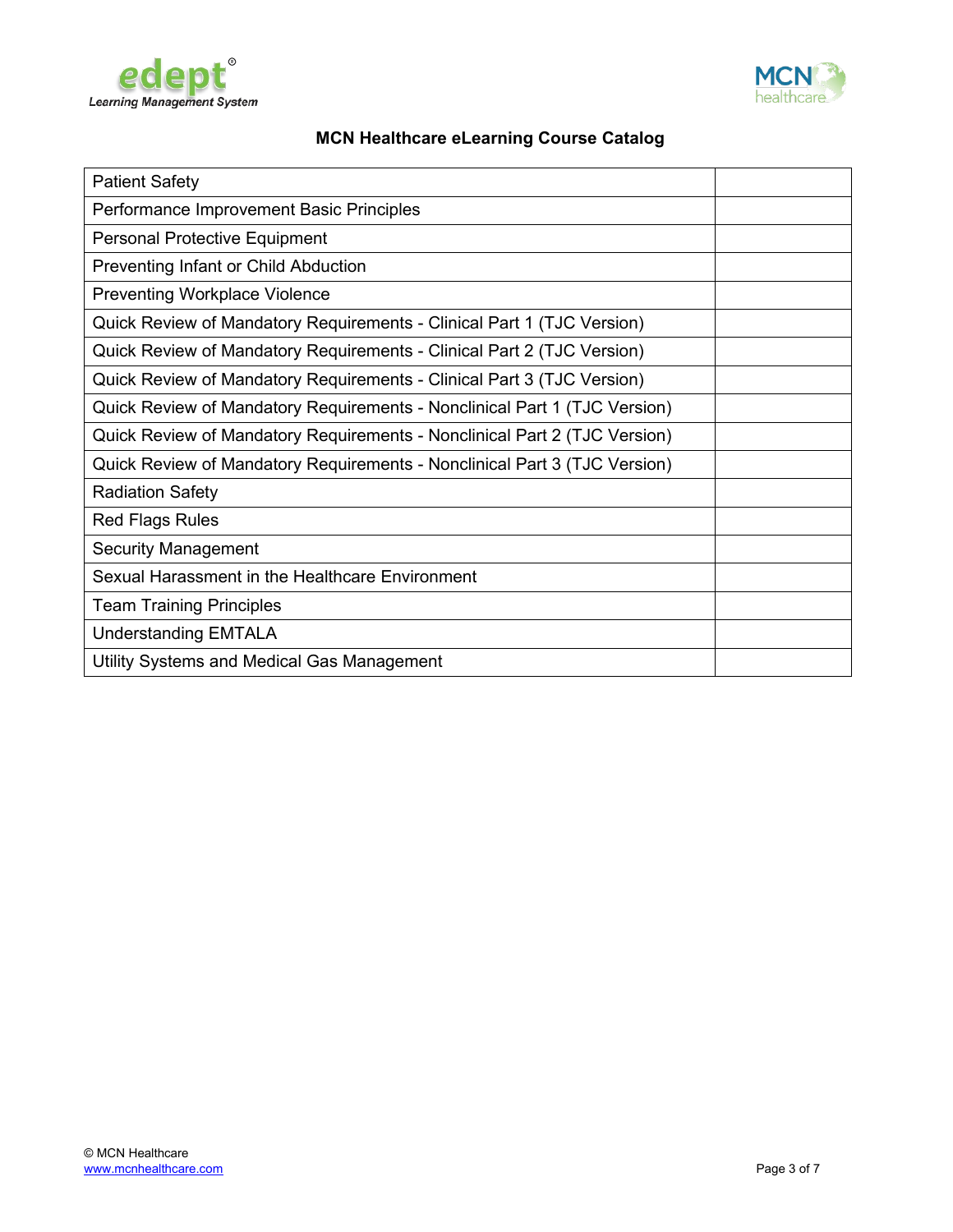



<span id="page-3-1"></span>

| <b>Clinical Staff Competency Library I (11 Courses)</b>       | <b>Contact Hours</b> |
|---------------------------------------------------------------|----------------------|
| Age-Related Population-Specific Care Requirements             | 1.50                 |
| Age-Specific Competency - Care of the Adolescent Patient      | 1.00                 |
| Age-Specific Competency - Care of the Adult Patient           | 1.00                 |
| Age-Specific Competency - Care of the Geriatric Patient       | 1.00                 |
| Age-Specific Competency - Care of the Pediatric Patient       | 1.00                 |
| Age-Specific Competency - Newborns Through Infancy            | 1.00                 |
| Ethics in Healthcare - Clinical Staff                         | 1.00                 |
| Ethics in Healthcare - Non-Clinical Staff                     |                      |
| <b>Restraint or Seclusion Part I</b>                          | 1.00                 |
| <b>Restraint or Seclusion Part II</b>                         | 1.00                 |
| Restraint or Seclusion Use - Behavioral Health Settings (TJC) | 1.50                 |

<span id="page-3-0"></span>

| <b>Clinical Staff Competency Library II (14 Courses)</b>                        | <b>Contact Hours</b> |
|---------------------------------------------------------------------------------|----------------------|
| <b>Bloodborne Pathogens and Needlestick Prevention</b>                          |                      |
| <b>Central Line Infections</b>                                                  | 1.00                 |
| Current Overview of AIDS and HIV                                                |                      |
| Discharge Preparation/Planning                                                  |                      |
| Flu Management - Seasonal Influenza                                             | 2.00                 |
| <b>Hepatitis Basics</b>                                                         |                      |
| <b>Hepatitis for Clinical Staff</b>                                             |                      |
| Multidrug-Resistant Organisms (MDROs) and Clostridium difficile Infection (CDI) | 1.00                 |
| <b>Nutritional Screening</b>                                                    |                      |
| Overview of Organ Donation                                                      |                      |
| Patient Education: Meeting the Standards                                        |                      |
| Respiratory Hygiene/Cough Etiquette                                             |                      |
| <b>Surgical Site Infections</b>                                                 | 1.00                 |
| <b>Tuberculosis Basics for Staff</b>                                            |                      |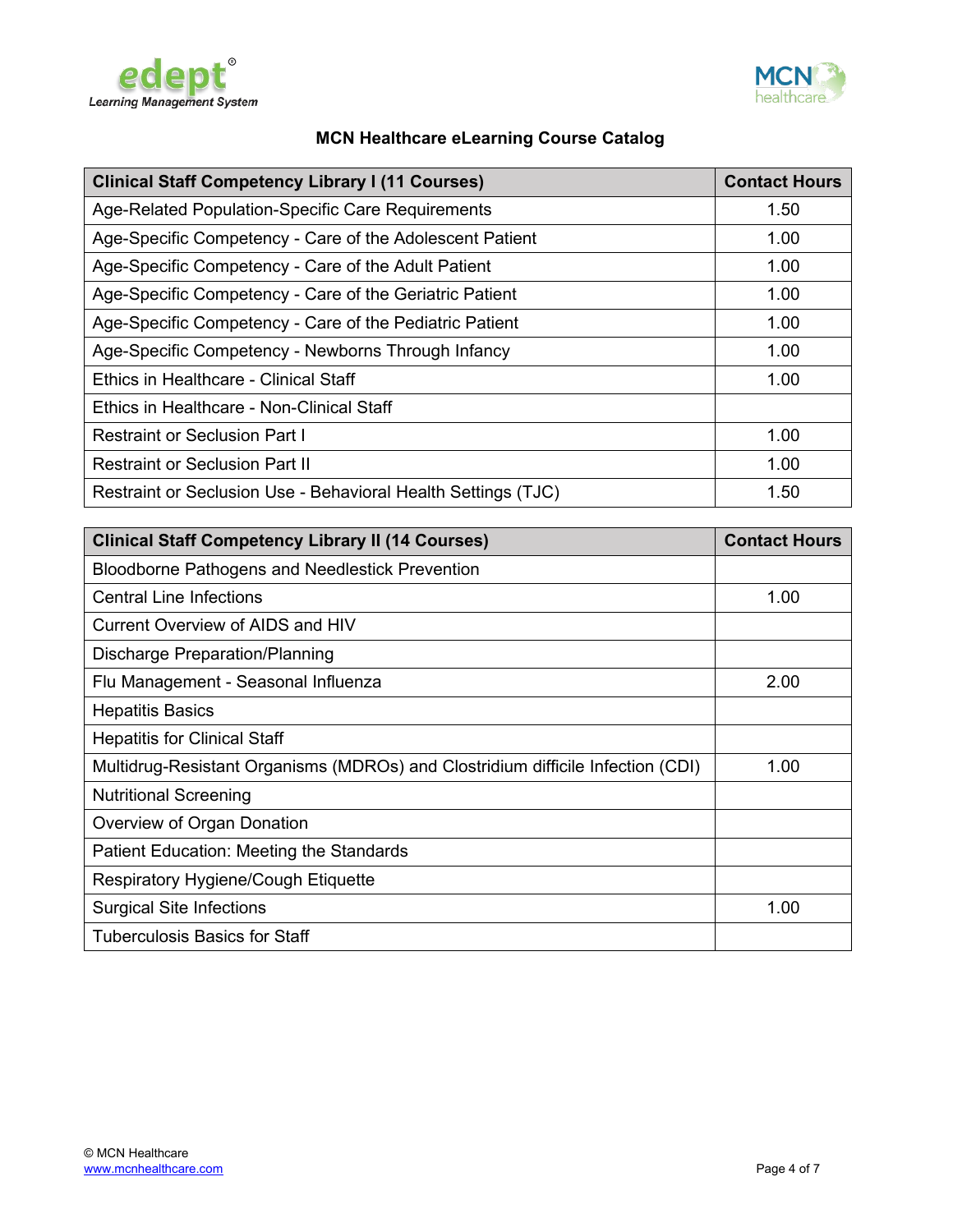



<span id="page-4-1"></span>

| <b>Patient Safety Library I (13 Courses)</b>                  | <b>Contact Hours</b> |
|---------------------------------------------------------------|----------------------|
| Adverse Incident and Sentinel Event Reporting                 |                      |
| <b>Catheter-Associated Urinary Tract Infections</b>           | 1.00                 |
| <b>Effective Communication in Healthcare</b>                  | 1.00                 |
| <b>Falls Prevention</b>                                       |                      |
| Implementing the 2022 National Patient Safety Goals - Part I  | 1.00                 |
| Implementing the 2022 National Patient Safety Goals - Part II | 1.00                 |
| Medication Management: Meeting the Standards                  |                      |
| Principles of Patient Safety for Healthcare Professionals     |                      |
| Safety of Clinical Alarms                                     |                      |
| <b>Transfusion of Blood and Blood Components</b>              |                      |
| <b>Transportation Devices and Bed Safety</b>                  | 1.00                 |
| Unacceptable Abbreviations                                    |                      |
| Use of Insulin, Anticoagulants and Narcotics                  |                      |

<span id="page-4-0"></span>

| <b>Patient Safety Library II (10 Courses)</b>       | <b>Contact Hours</b> |
|-----------------------------------------------------|----------------------|
| Anesthesia Awareness                                | 0.50                 |
| <b>Basic Principles of Root Cause Analysis</b>      |                      |
| Basics of Failure Mode and Effects Analysis         |                      |
| <b>Essentials of Medical Record Documentation</b>   |                      |
| Fire Safety in the OR                               | 1.50                 |
| Moderate Sedation                                   | 1.25                 |
| <b>Patient Communication</b>                        |                      |
| <b>Patient Controlled Analgesia</b>                 |                      |
| <b>Suicidal Tendencies and Self Harm Assessment</b> |                      |
| <b>Wrong Site Surgery Prevention</b>                |                      |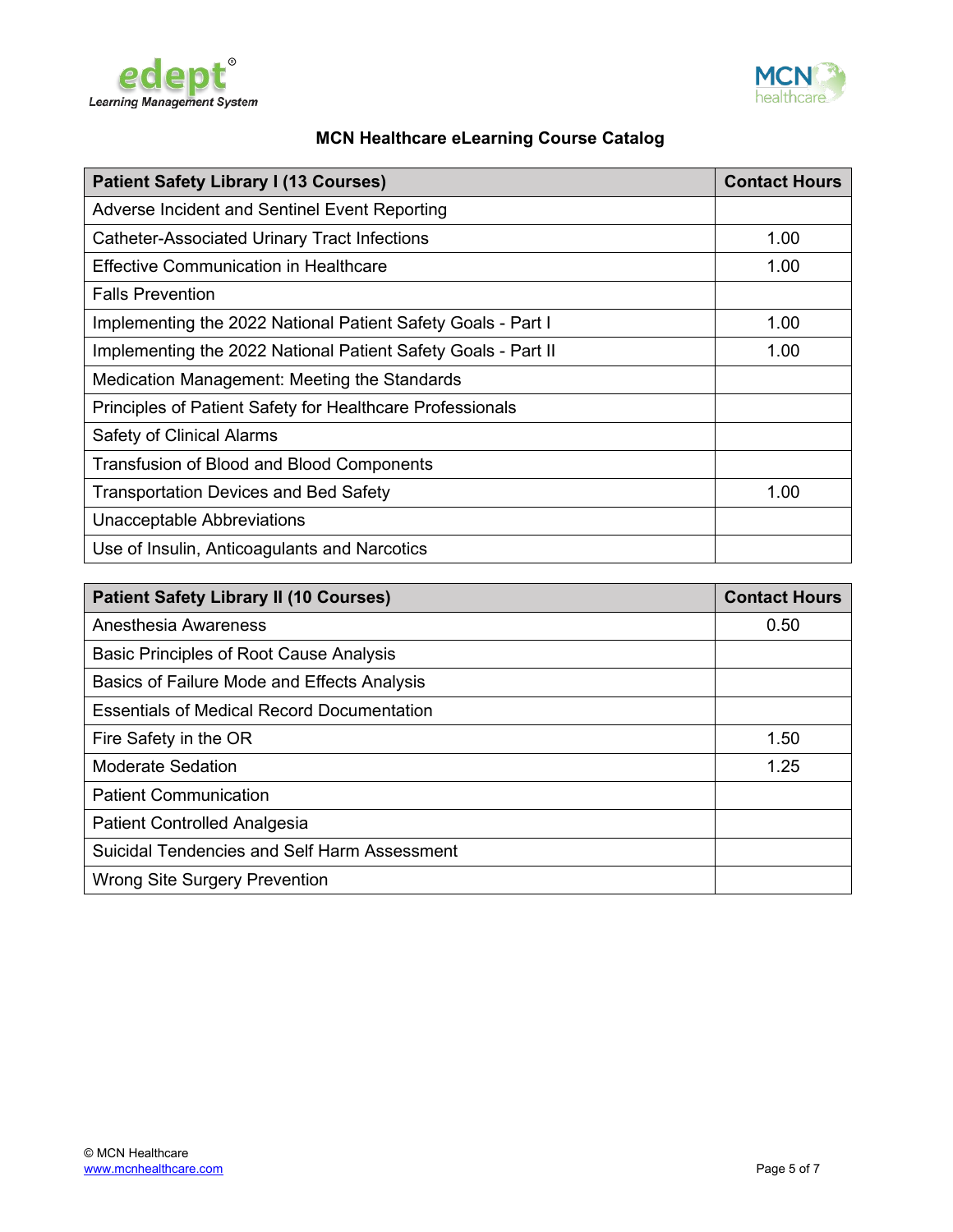



<span id="page-5-3"></span>

| <b>Department Survey Tracer Preparation (10 Courses)</b>       | <b>Contact Hours</b> |
|----------------------------------------------------------------|----------------------|
| <b>Critical Care Unit Individual Tracer</b>                    |                      |
| <b>Emergency Department Individual Tracer</b>                  |                      |
| Imaging Services/Nuclear Medicine Department Individual Tracer |                      |
| Maternal-Child Health Individual Tracer                        |                      |
| <b>Nutritional Services Individual Tracer</b>                  |                      |
| <b>Patient Care Unit Individual Tracer</b>                     |                      |
| <b>Pharmacy Department Individual Tracer</b>                   |                      |
| <b>Rehabilitation Services Individual Tracer</b>               |                      |
| Respiratory Therapy Department Individual Tracer               |                      |
| Surgical Services/PACU Individual Tracer                       |                      |

<span id="page-5-2"></span>

| <b>System Survey Preparation (5 Courses)</b>               | <b>Contact Hours</b> |
|------------------------------------------------------------|----------------------|
| <b>CMS Validation Survey</b>                               |                      |
| Data Use Patient System Tracer                             |                      |
| <b>Infection Control Patient System Tracer</b>             |                      |
| Medication Management Patient System Tracer                |                      |
| Tracer Methodology During the Accreditation Survey Process |                      |

<span id="page-5-1"></span>

| <b>Medical Staff Survey Preparation (5 Courses)</b> | <b>Contact Hours</b> |
|-----------------------------------------------------|----------------------|
| Accreditation Training for the Governing Body       |                      |
| Accreditation Training for the Medical Staff        |                      |
| Credentialing and Privileging of the Medical Staff  |                      |
| Joint Commission Physician Health Standard          |                      |
| <b>Medical Staff Peer Review</b>                    |                      |

<span id="page-5-0"></span>

| <b>HCAHPS Hospital Survey (5 Courses)</b>            | <b>Contact Hours</b> |
|------------------------------------------------------|----------------------|
| <b>CAHPS - Ancillary Staff Communication</b>         |                      |
| CAHPS - An Introduction for All Hospital Personnel   |                      |
| <b>CAHPS - Nursing Communication</b>                 |                      |
| <b>CAHPS - Patient Care Assistants Communication</b> |                      |
| CAHPS - Physician Communication                      |                      |